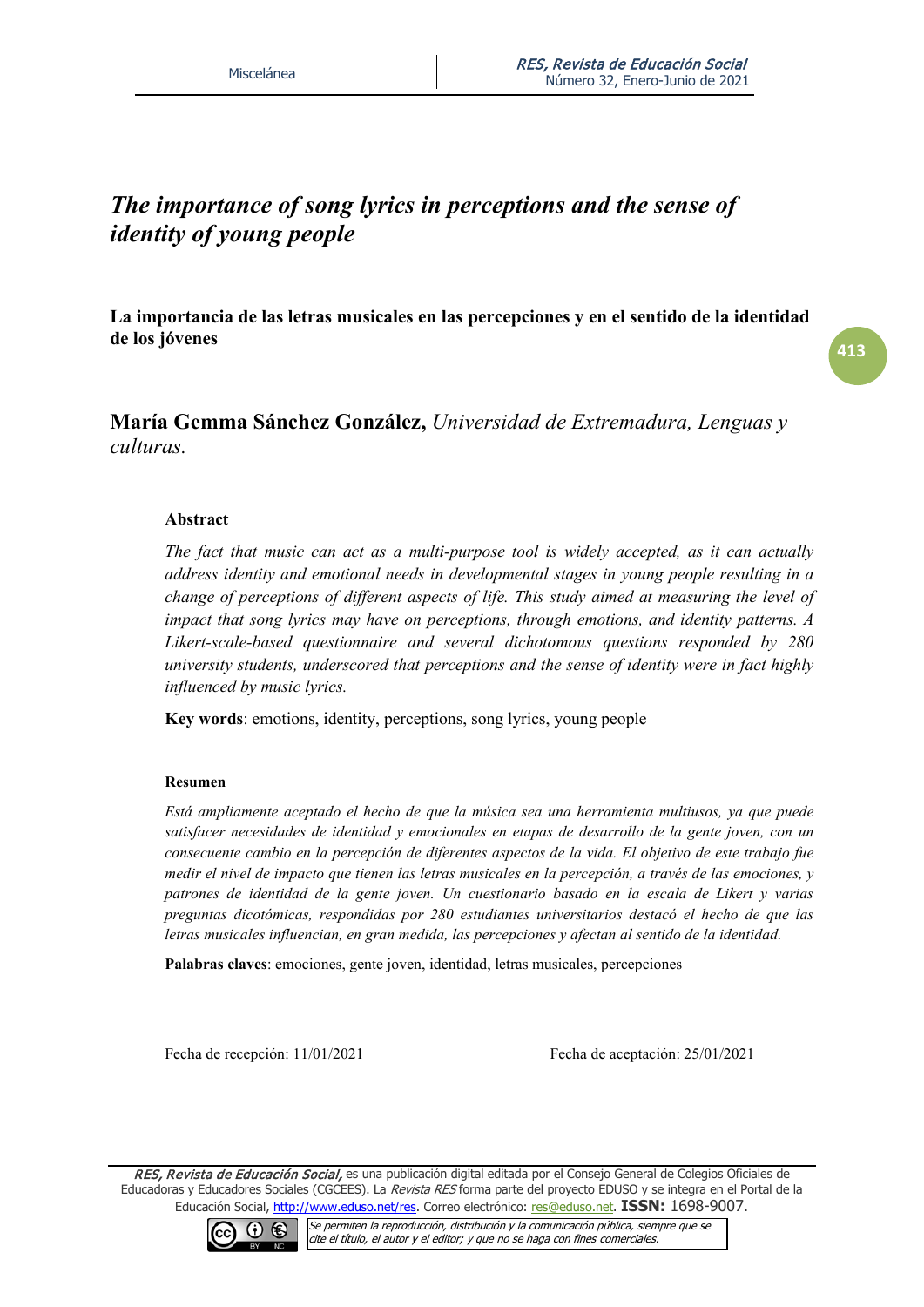# **1. Introduction**

It is extensively accepted that music is a form of expression and a way to produce feelings and emotions in people and can be used to change perceptions, which could actually enhance relationships and improve quality of life. Besides, song lyrics reflect social beliefs and attitudes. Considering the current crisis of values in younger generations (Sortheix et al., 2017) and the fact that music lyrics reflect moods and perceptions, music could then be an instrument to change those, through emotions, and reinforce identity patterns.

The multi-purpose value of music includes mood regulation (Saarikallio & Erkkilä, 2007) and identity formation (Bogt et al., 2010), among others, and has ability to change attitudes and build respect for the surrounding world. In a highly interconnected world, a popular activity such as music can bring positive outcomes should meaningful lyrics are properly employed.

Thus, the research question posed is: Can music lyrics positively influence perceptions and the sense of identity in young people?

## **2. Literature review**

## *Music and identity in young people (MIYP)*

Music is a constant factor in humans from the moment of birth. It is an entertaining activity that can provide a sense of belonging, identity and can enhance perceptions and feelings (Rentfrow & Gosling, 2003; Napier & Shamir, 2018). The close relationship between music and young people becomes the perfect scenario to regulate moods and emotions (Taruffi & Koelsch, 2014).

As claimed by Koenig et al. (2007), in general terms, music facilitates common ground for young people to share experiences and reinforce their personality, as music means expression and expression is paramount for human communication. Besides, music is a social bonding component (Nicolás & Azorín (2013) that can then materialise in positive actions and behaviour.

According to Roberts et al. (2009) the music industry is fully aware of the relevant amount of time and money young people spend on music, as it is an activity easily accessible and highly entertaining. On average, over 10,000 hours of active music is being listened to in adolescence years alone (Roberts et al., [2009\)](https://www.tandfonline.com/doi/full/10.1080/02673843.2011.650182?src=recsys). Surveys carried out around the globe confirm

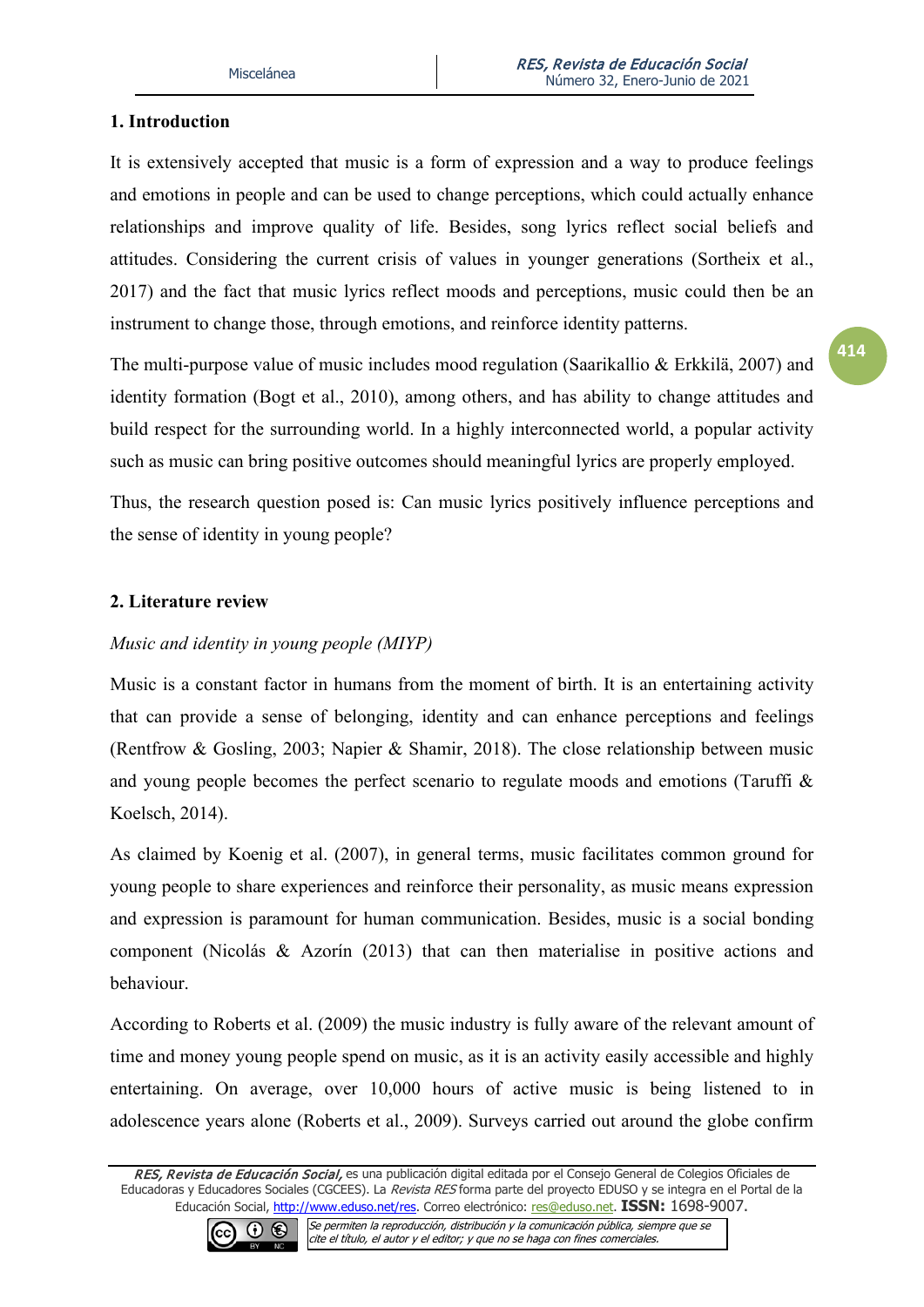that listening to music is on the increase (Kokkidou & Tsakiridou, 2009), assisted by globalisation and new technological devices. On their part, Christenson and Roberts (1998) assert that themes referred to by music lyrics actually make a relevant difference for the expression of ideas and feelings, among other aspects. Some of the reasons to find music consoling and entertaining is the power it has to enhance emotions and lay ground for personal identity (Schäfer et al., 2013; Bogt et al., 2011). An intimate relationship then is formed between music and young people when moods and emotions are involved (Taruffi & Koelsch, 2014).

The hypothesis for this construct is:

H4: Music and identity in young people (MIYP) has an impact on the influence of perceptions and identity in young people (IPIYP).

## *Music and emotions in young people (MEYP)*

It is vastly known that emotions can activate different perceptions, especially when individuals are undergoing changes in personality (Koenig et al., 2007; Maslow, 1954), as it is the case of young people, therefore, attribution of personal meaning to lyrics comes from perception of different artists and other peers (Bogt et al., 2011). Besides, emotions created by music, as stated by (Sloboda & Juslin, 2001), can affect individuals both physically, for instance in pulse rate or skin conductance (Ménard et al., 2015), and psychologically, in the way that music lyrics, the same as films or video games can influence those exposed to it (Coyne et al., 2011), as media messages have been proven to influence perceptions, standards and beliefs (Bussey & Bandura, 1999). Consequently, music can affect the identity patterns by following emotional states (Hariri et al., 2000) that will be reflected in actions and values towards ourselves and other peers.

The hypothesis for this construct is:

H3: Music and emotions in young people (MEYP) have an impact on the influence of perceptions and identity in young people (IPIYP).

## *Song lyrics today (SLT)*

A study by the Lawrence Technological University revealed a significant change in song lyrics over the last few years, in the sense that they reflect more feelings of sadness or anger

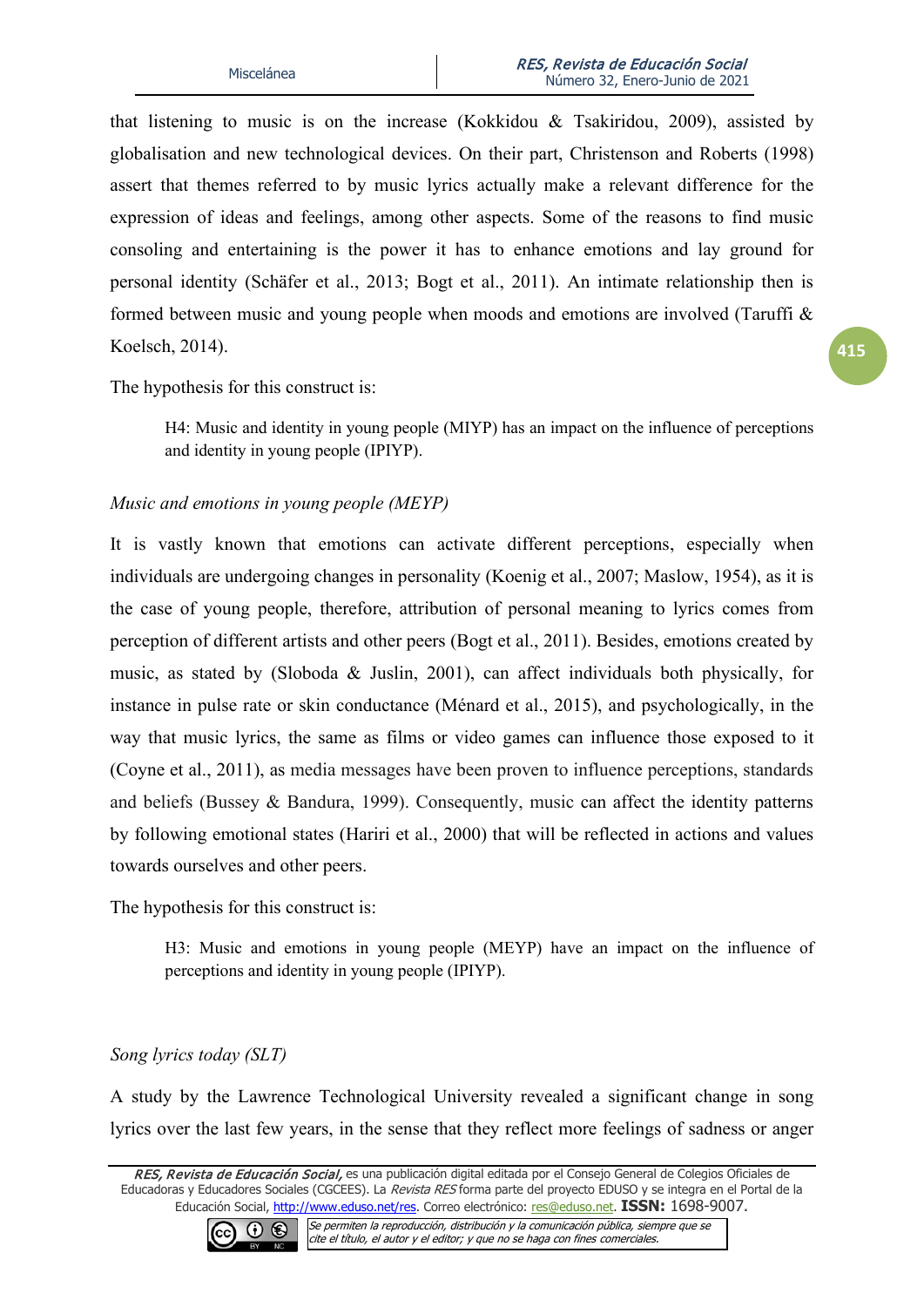and they seem to have left the feeling of happiness behind (Napier & Shamir, 2018). Young people quickly engage with music and, as stated by Sánchez González (2020), the magnetism of music for young people encourages active participation in any field. Besides, *"Music's consoling effects were reported as resulting particularly from the sound and texture of the music itself, from attribution of personal meaning to music's lyrics, and, to a lesser extent, from perceptions of closeness to artists and other listeners"* (Bogt et al., 2011, p. 147)

The hypotheses for this construct are:

H1: Song lyrics today (SLT) have an impact on the influence perceptions and identity in young people (IPIYP) and

H2: Music and emotions in young people (MEYP) have an impact on song lyrics today (SLT). *Influence in perceptions and sense of identity in young people (IPIYP)*

The understanding of messages and meaning by means of music, which is linked to emotions, can stimulate learning (Do and Schallert, (2004), which in turn would have an impact on perceptions of people. These perceptions built from personal enriching experiences with music would turn into norm activation (Steg & de Groot, 2009), benefiting the surrounding world. Considering these statements, the following hypothesis can be formulated:

H5: Music and identity in young people (MIYP) influence Music and emotions in young people (MEYP), which influence Song lyrics today (SLT) and has an impact on the Influence in perceptions and sense of identity in young people (IPIYP).

## **3. Methodology**

The main aim of this study was to find out the level of impact music lyrics have on perceptions of emotions and identity in young people; therefore, a series of tasks were first carried out to achieve that aim, including, literature review on ongoing general social changes caused by music, values nowadays, music preferences in young people and emotions during growth patterns. Also, a pilot questionnaire, given to 10 random students, was drafted and tested to ensure the suitability and understanding of the items proposed.

The variables Music and Identity (MI), Music and Perceptions (MP), Song Lyrics Today (SLT) and the Influence in Perceptions and sense of Identity in Young People (IPIYP) were drawn from the literature review (mainly papers, articles and books), with a parental/academic approach (see table 1).

RES, Revista de Educación Social, es una publicación digital editada por el Consejo General de Colegios Oficiales de Educadoras y Educadores Sociales (CGCEES). La Revista RES forma parte del proyecto EDUSO y se integra en el Portal de la Educación Social, [http://www.eduso.net/res.](http://www.eduso.net/res) Correo electrónico: [res@eduso.net.](mailto:res@eduso.net) **ISSN:** 1698-9007.

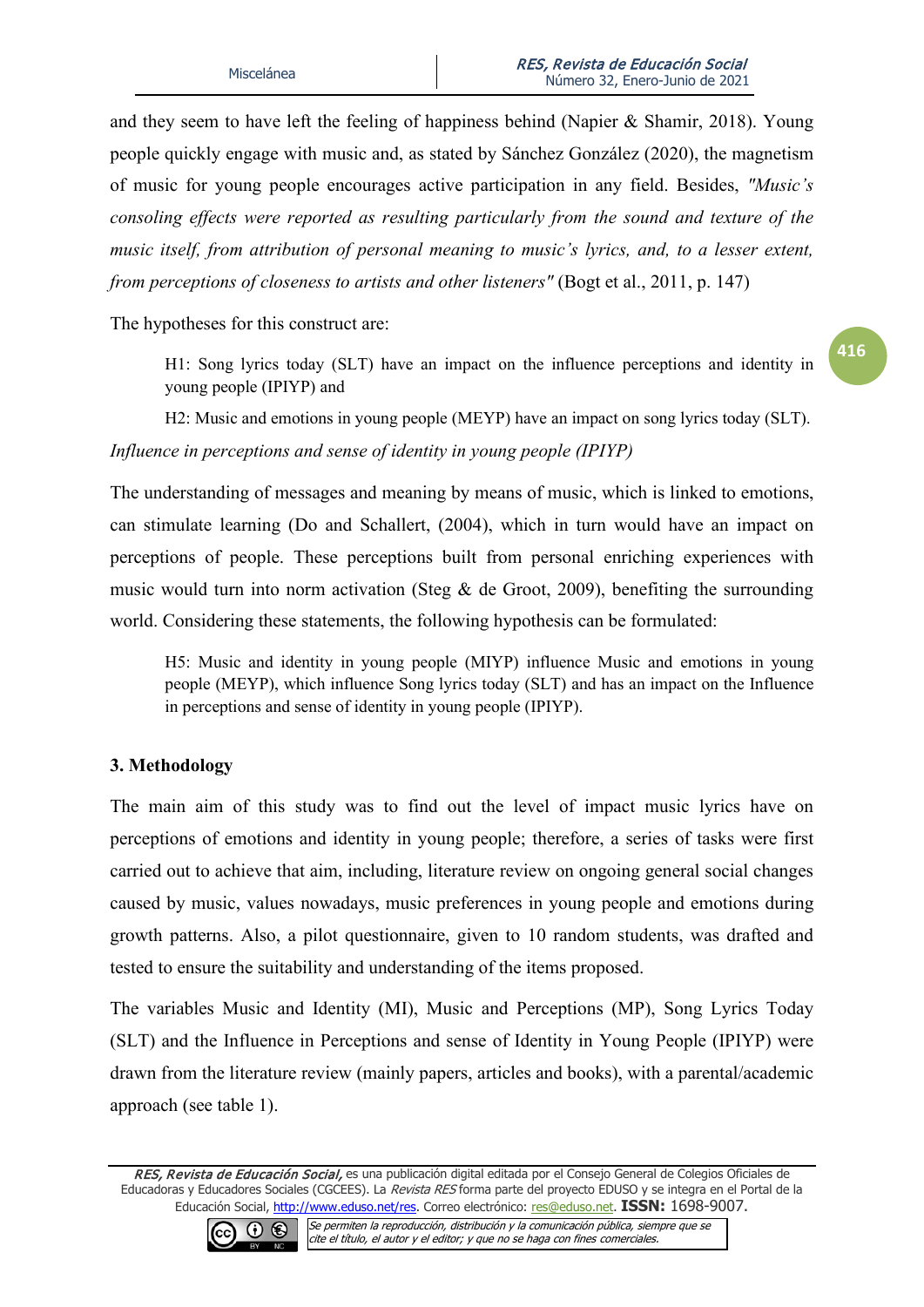| Variables                                                                                             | Indicators                                                                                                                                                                                                                         |
|-------------------------------------------------------------------------------------------------------|------------------------------------------------------------------------------------------------------------------------------------------------------------------------------------------------------------------------------------|
| MIYP: Music and identity<br>in young people                                                           | MIYP: Music to influence identity (Napier & Shamir, 2018); (Rentfrow<br>& Gosling, 2003); (Taruffi & Koelsch, 2014); (Nicolás & Azorín<br>(2013); (Roberts et al., 2009); (Kokkidou & Tsakiridou, 2009); (Bogt et<br>al., $2011$ ) |
| MEYP:<br>Music<br>and<br>emotions in young people                                                     | MEYP: Arousal of emotions (Koenig et al., 2007); (Bog et al., 2011);<br>(Sloboda & Juslin, 2001); (Ménard et al., 2015); (Coyne et al., 2011);<br>(Hariri et al., 2000)                                                            |
| SLT: Song lyrics today                                                                                | SLT: Moods in lyrics (Napier & Shamir, 2018); (Sánchez González,<br>2020); (Bogt et al., 2011)                                                                                                                                     |
| <b>IPIYP:</b><br>Influence<br>1n<br>perceptions and sense of Groot, 2009)<br>identity in young people | IPIYP: Music as an influencer (Do and Schallert, $(2004)$ ; (Steg & de                                                                                                                                                             |

*Table 1. Variables and indicators used*

#### *Source: Own*

Due to the characteristics of the study using tangibles as variables in the hypotheses, the quantitative method was chosen as it best fitted the nature of the research topic and size of the population sample. A simple structured questionnaire, as recommended by Hoinville and Jowell (1978), was used to ensure cooperation from the subjects. The questionnaire, based on The Likert-scale rating (1-5 response possibilities, being 1"strongly disagree" and 5 "strongly agree") was used in order measure the degree of agreement or disagreement of the participants. Google forms was the application chosen to prepare the questionnaire, which was later sent by email to different university centres in Cáceres (Spain). The process took place in September of 2020 after receiving approval from academic boards. A total of 280 (n= 280) university duly responded. This type of participant was chosen mainly for the close connection young people have with music and trends of all sorts and the accessibility to music content they have through many a device. The research method chosen proved to be hasslefree and easily achievable.

The arrows in Figure 1 represent the path and emmerging process of the variables.

H1: Song lyrics today (SLT) have an impact on the influence perceptions and identity in young people (IPIYP).

H2: Music and emotions in young people (MEYP) have an impact on song lyrics today (SLT).

H3: Music and emotions in young people (MEYP) have an impact on music and identity in young people (MIYP).

RES, Revista de Educación Social, es una publicación digital editada por el Consejo General de Colegios Oficiales de Educadoras y Educadores Sociales (CGCEES). La Revista RES forma parte del proyecto EDUSO y se integra en el Portal de la Educación Social, [http://www.eduso.net/res.](http://www.eduso.net/res) Correo electrónico: [res@eduso.net.](mailto:res@eduso.net) **ISSN:** 1698-9007.

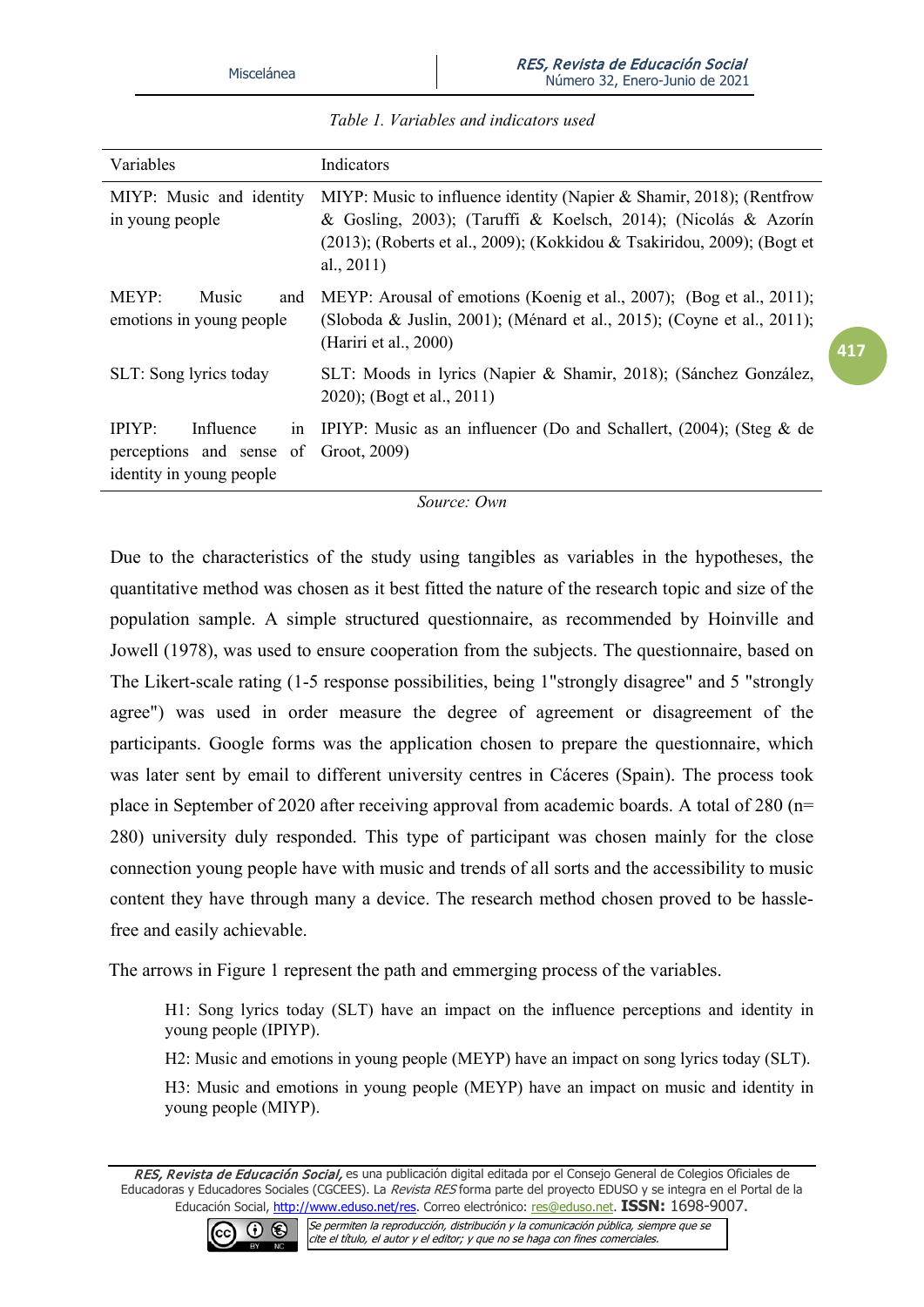H4: Music and identity in young people (MIYP) have an impact on the influence of perceptions and identity in young people (IPIYP).

H5: Music and identity in young people (MIYP) influence. Music and emotions in young people (MEYP) which influence Song lyrics today (SLT) and has an impact on the Influence in perceptions and sense of identity in young people (IPIYP).





*Source: own*

## **4. Results**

Data collected from responses was afterwards statistically analysed, assisted by *Google questionnaires*, and resulted in graphics, which were used for better understanding of numbers. Responses per item showing 50% and over indicate due embracement or acceptance of those.

# **Translation of question 1:** *"I feel identify with the lyrics of certain songs".*

Response 1: Figure 2 showcases significant percentages (Strongly agree 28.6% + Agree 43.6%= 72.20%) regarding the connection between song lyrics and the identity of the subjects. This corroborates the importance of lyrics (message) to feel identified.

RES, Revista de Educación Social, es una publicación digital editada por el Consejo General de Colegios Oficiales de Educadoras y Educadores Sociales (CGCEES). La Revista RES forma parte del proyecto EDUSO y se integra en el Portal de la Educación Social, [http://www.eduso.net/res.](http://www.eduso.net/res) Correo electrónico: [res@eduso.net.](mailto:res@eduso.net) **ISSN:** 1698-9007.

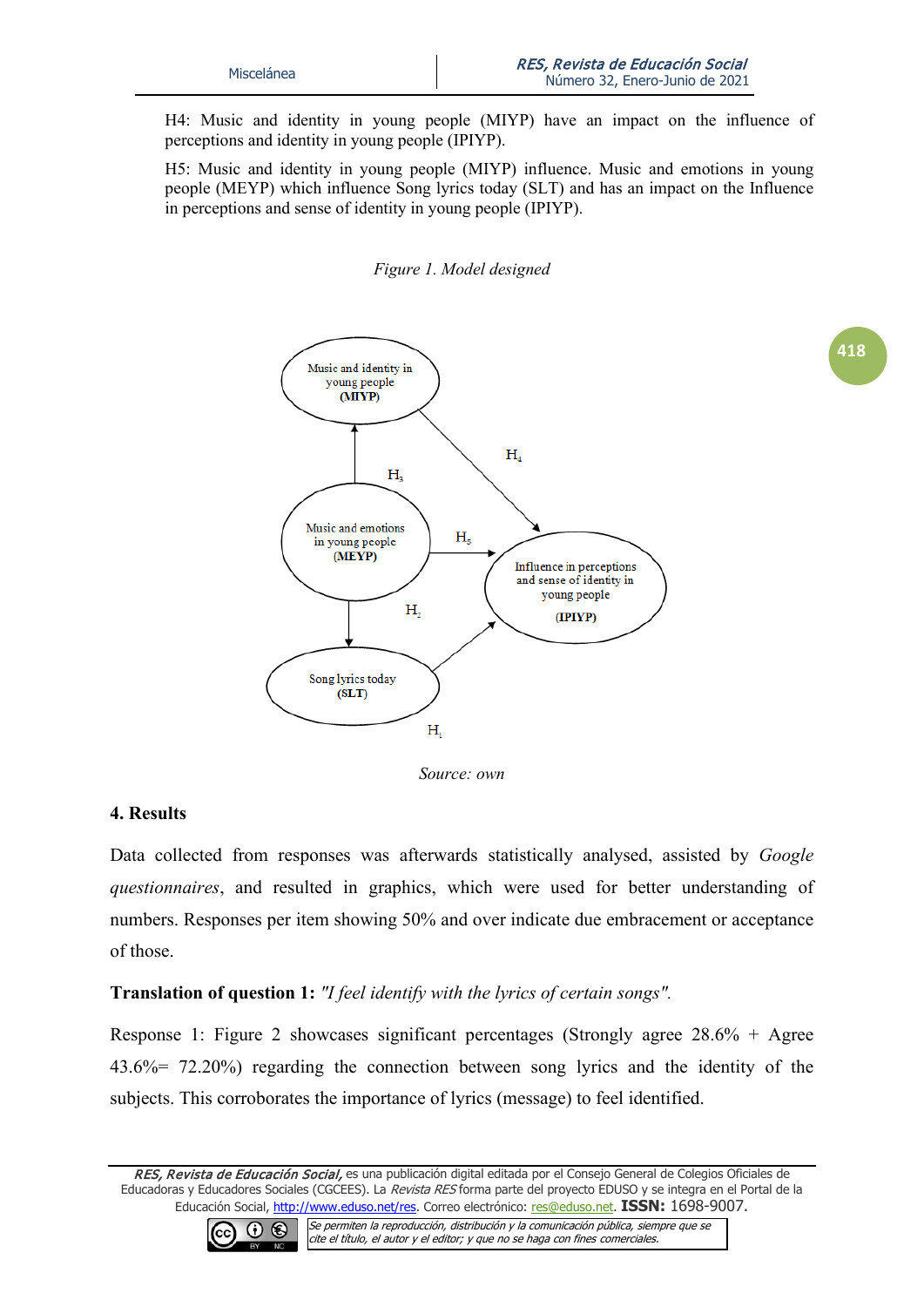*Figure 2: Graphic showing responses to question 1*

Me siento identificado con las letras de ciertas canciones





**Translation of question 2:** *"Song lyrics make me change the perception of certain aspects of life"*.

Response 2: Regarding the change in perception of certain aspects of life as a consequence of listening to song lyrics is shown on the graphic. Percentages are also significant (Strongly agree  $27.1\%$  + Agree  $45\%$  = 72.1%). The correlation between music and emotions then leading to change in perceptions.

### *Figure 3: Graphic showing responses to question 2*

Las letras de las canciones me hace cambiar la percepción de ciertos aspectos de la vida





<span id="page-6-0"></span><sup>1</sup> Meanings of colours: Blue (Strongly agree) Red (Agree) Orange (Neither agree or disagree) Green (Disagree) Purple (Strongly disagree)

RES, Revista de Educación Social, es una publicación digital editada por el Consejo General de Colegios Oficiales de Educadoras y Educadores Sociales (CGCEES). La Revista RES forma parte del proyecto EDUSO y se integra en el Portal de la Educación Social, [http://www.eduso.net/res.](http://www.eduso.net/res) Correo electrónico: [res@eduso.net.](mailto:res@eduso.net) **ISSN:** 1698-9007.

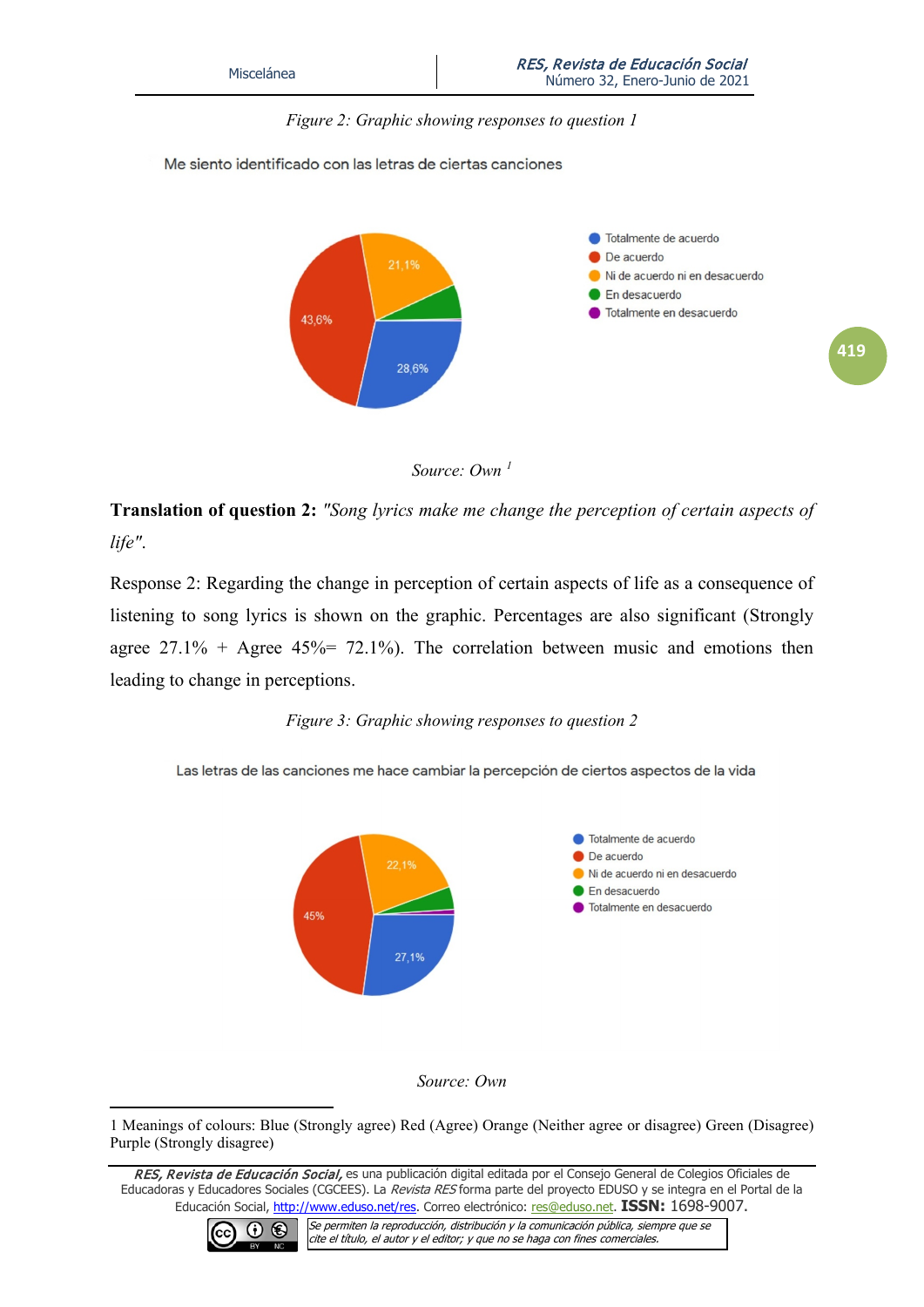**420**

# **Translation of question 3:** *"I remember songs by their lyrics".*

Response 3: Figure 4 shows similar relevant percentages (Strongly agree 28.9% + Agree 43.9%= 72.8%) when subjects stated that songs were remembered by their lyrics. This result outlines the importance of meaningful lyrics to address issues of any nature.

## *Figure 4: Graphic showing responses to question 3*





Two additional dichotomous questions (yes/no) were duly responded by all participants.

**Question 4:** ¿Crees que las letras musicales pueden reforzar tu personalidad y puntos de vista? Translation: *" Do you think music lyrics can reinforce your personality and points of view?"*

Response 4: A very high number of participants agreed with this statement (269=96%).

**Question 5:** *i*. Te motiva la música que te gusta a ser la persona que eres porque te sientes identificada con las letras? Translation "*Does music you enjoy encourage you to be the person you are as you feel identified with the lyrics?"* 

Response 4: Once again, a relevant percentage of participants agreed (221=79%).

Although the materialisation of results requires a longer period of time to verify, these show similar perceptions are shared by a high percentage of subjects regarding the impact of music on their lives.

RES, Revista de Educación Social, es una publicación digital editada por el Consejo General de Colegios Oficiales de Educadoras y Educadores Sociales (CGCEES). La Revista RES forma parte del proyecto EDUSO y se integra en el Portal de la Educación Social, [http://www.eduso.net/res.](http://www.eduso.net/res) Correo electrónico: [res@eduso.net.](mailto:res@eduso.net) **ISSN:** 1698-9007.

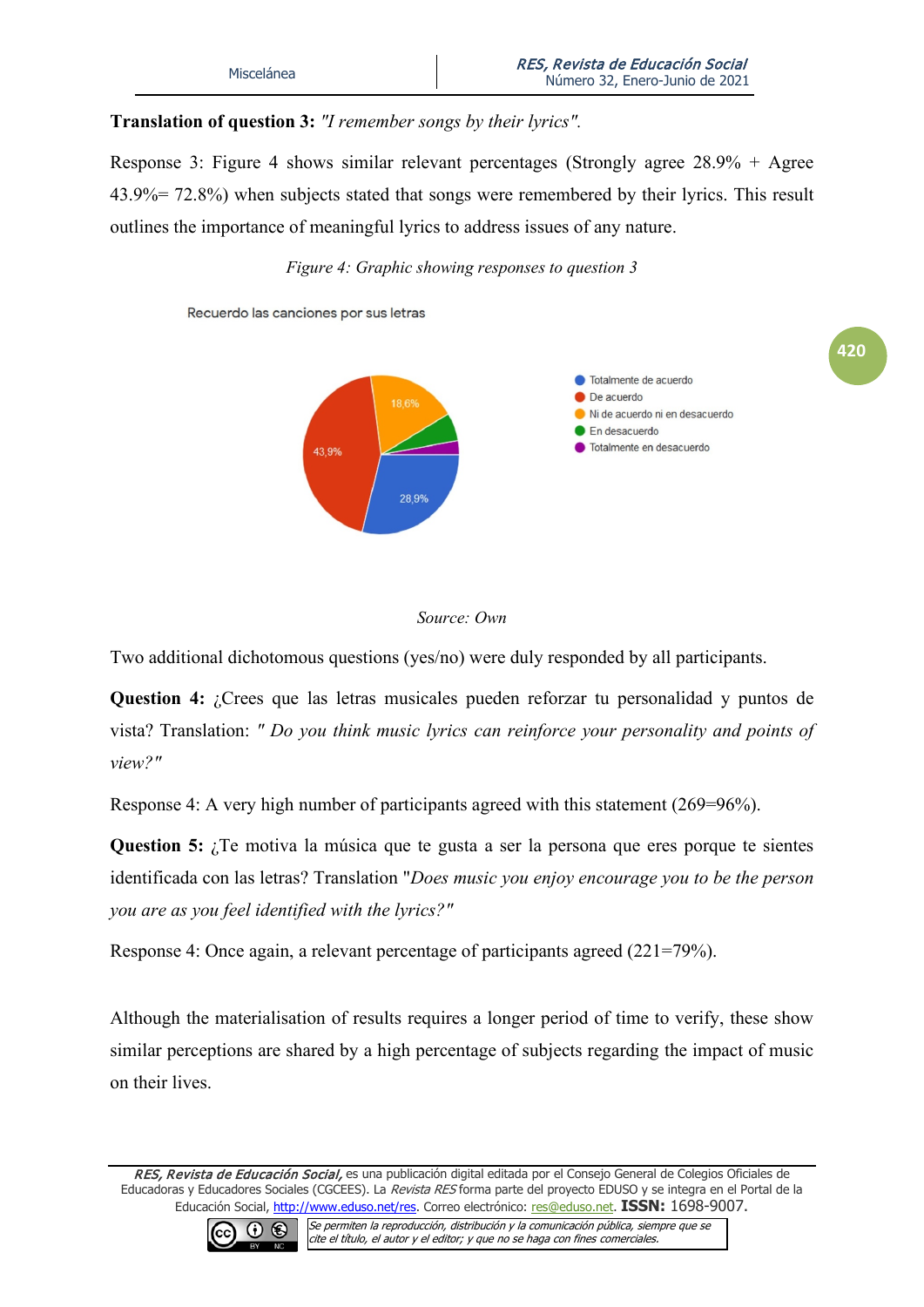## **5. Discussion and conclusions**

Results provided an affirmative answer to the research question, as music lyrics have proven to be of relevance for young people and can definitely have an impact on their perceptions and sense of identity due to its bonding characteristic (Nicolás & Azorín (2013).

Perceptions and identity, affected by song lyrics, are main factors in the life of a young person and will guide their attitude in society, therefore the impact of music is significant as shown by percentages, confirming corroboration of past research conclusions regarding same variables (Bogt et al., 2010; Taruffi & Koelsch, 2014; Napier & Shamir, 2018).

Music as a influencer for perceptions (Do & Schallert, 2004; Steg & de Groot, 2009) must not be ignored, but exploited in all fields of knowledge. Besides, moods portrayed in lyrics (Bogt et al., 2011; Napier & Shamir, 2018) clearly show different perceptions of life.

Awareness for parties involved in the study and the fact that this study backs up past research are theoretical implications, however in this case, there is a more positive focus approach to try to take advantage of an instrument that can help build strong lasting relations based on emotions and identity patterns (Koenig et al., 2007). As practical implications, music can be used at any academic level to reinforce involvement of people.

Regarding the strengths of the study, the easiness for replication and the availability of participants to collaborate as music is a topic that everybody generally enjoys.

The main limitation was not being able to interview participants or introduce them to the topic in person due to the effects of Covid-19 pandemic, however, thanks to new technologies, the whole process was carried out online by means of a link to the questionnaire.

For future lines of research, it would be recommendable to further explore explicit lyrics and impact on young people´s social values and standards.

In summary, results answered the research question positively and supported the hypotheses previously posed, demonstrating a correlation among the variables. In addition, the heterogeneity of students and similarity of responses is an indicator of the power of music lyrics, which may become a general guideline for future studies with similar intangible variables.

Four main conclusions can be drawn from the study:

RES, Revista de Educación Social, es una publicación digital editada por el Consejo General de Colegios Oficiales de Educadoras y Educadores Sociales (CGCEES). La Revista RES forma parte del proyecto EDUSO y se integra en el Portal de la Educación Social, [http://www.eduso.net/res.](http://www.eduso.net/res) Correo electrónico: [res@eduso.net.](mailto:res@eduso.net) **ISSN:** 1698-9007.

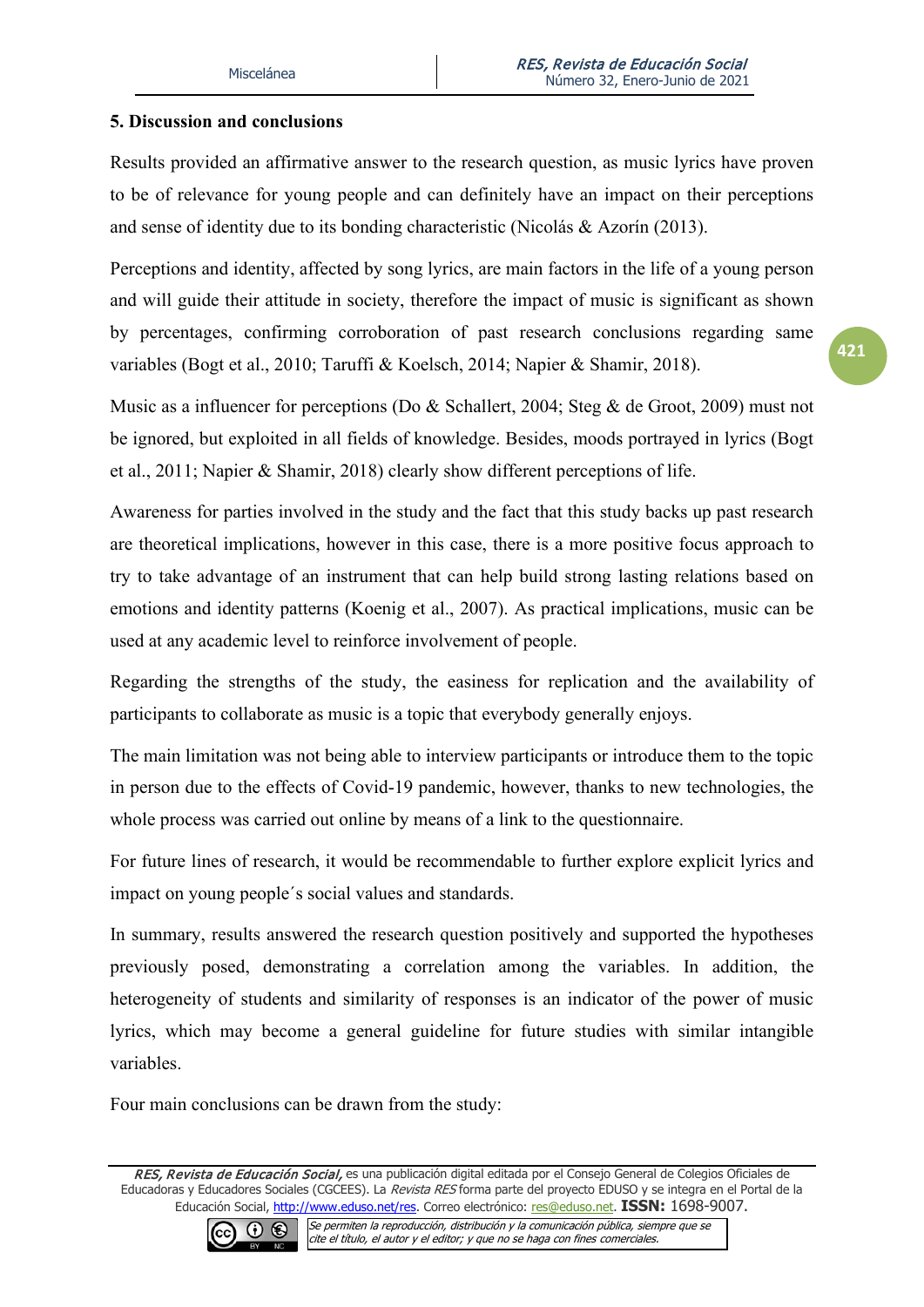1. Song lyrics have the power to enhance emotions and reinforce identity factors in young people.

2. Song lyrics can change perceptions of certain issues in life and consequently materialise in attitude change.

3.The message in song lyrics becomes significant as it is in fact remembered and considered important for identity purposes.

4. Emotions are a motivational factor in personality patterns entailing changes in perceptions.

**422**

## **6. References**

- Bogt, T., Mulder, J., Raaijmakers, Q.A.W., & Gabhainn, S.N. (2011). Moved by music: A typology of music listeners. *Psychology of Music, 39* (2), pp. 147–163. [https://doi.org/10.1177/0305735610370223](https://psycnet.apa.org/doi/10.1177/0305735610370223)
- Bussey, K., & Bandura, A. (1999). Social cognitive theory of gender development and differentiation. *Psychological Review, 106* (4), pp. 676-713.<https://doi.org/10.1037/0033-295X.106.4.676>
- Christenson, P.G., & Roberts, D.F. (1998). *It´s not only Rock & Roll: Popular music in the lives of adolescents*. New York: Hampton Press.
- Coyne, S., Stockdale, L., Nelson, D., & Fraser, A. (2011)*.* Profanity in media associated with attitudes and behavior regarding profanity use and aggression. *Pediatrics, 128 (5)*, pp. 867-872. <https://doi.org/10.1542/peds.2011-1062>
- Do, S.L., & Schallert, D.L. (2004). Emotions and classroom talk: Toward a model of the role of affect in students' experiences of classroom ciscussions. *Journal of Educational Psychology, 96* (4), pp. 619-634. [https://doi.org/10.1037/0022-0663.96.4.619](https://psycnet.apa.org/doi/10.1037/0022-0663.96.4.619)
- Hariri, A.R., Bookheimer, S.Y., & Mazziotta, J.C. (2000). Modulating emotional responses effects of a meocortical network on the limbic system. *NeuroReport, vol. 11*, *Issue 1*, pp. 43-48. https://doi.org[/10.1097/00001756-200001170-00009](https://doi.org/10.1097/00001756-200001170-00009)
- Hoinville, G., & Jowell, R. (1978): *Survey Research Practice.* Londres: Heinemann Educational Books
- Koenig, L., Mcgue, M., Krueger, R., & Bouchard Jr., T. (2007). Religiousness, Antisocial Behavior, and Altruism: Genetic and Environmental Mediation. *Journal of personality, 75 (29),* pp. 265- 290. https://doi.org/ [10.1111/j.1467-6494.2007.00439.x](https://www.researchgate.net/deref/http%3A%2F%2Fdx.doi.org%2F10.1111%2Fj.1467-6494.2007.00439.x)
- Kokkidou, M. & Tsakiridou, H. (2009). An investigation of the framework of relations among language, music, and the advertised product in television commercials. *International Journal of Learning, 16 (4),* pp. 133-144.<https://doi.org/10.18848/1447-9494/CGP/v16i04/46228>
- Lawrence Technological University (2019). *Popular music lyrics become angrier and sadder over time.* ScienceDaily.<https://tinyurl.com/yybvjuja>
- Maslow, A.H. (1954). *Motivation and personality*. New York: Harper & Row

RES, Revista de Educación Social, es una publicación digital editada por el Consejo General de Colegios Oficiales de Educadoras y Educadores Sociales (CGCEES). La Revista RES forma parte del proyecto EDUSO y se integra en el Portal de la Educación Social, [http://www.eduso.net/res.](http://www.eduso.net/res) Correo electrónico: [res@eduso.net.](mailto:res@eduso.net) **ISSN:** 1698-9007.